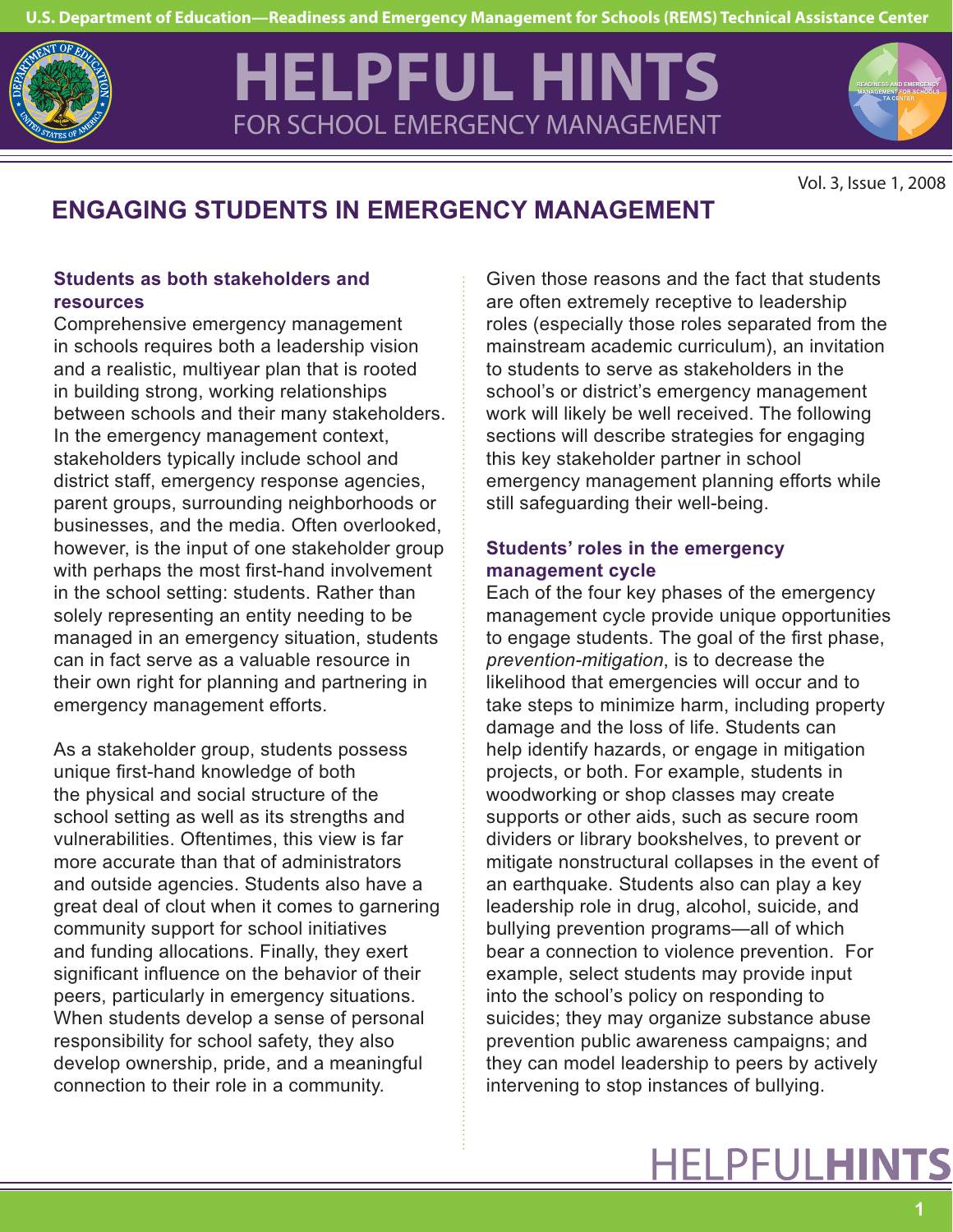The second phase, *preparedness*, aims to facilitate a quick and coordinated response in the event of an emergency. Students can engage in role-play responsibilities during drills or training events, help draft aspects of the emergency management plan, and identify and create such materials as signs or posters to aid in crowd or traffic control that can be used during a response. In the third phase, *response*, students can help staff members efficiently execute the school's emergency management plan by assisting in preassigned functions for which they have been trained, such as helping in the setup of the parentstudent reunification site, assisting with crowd control, or when staff resources are extremely limited, serving as scribes to document the sequence and time charting of decisions by the incident commander or other key positions in the Incident Command System (ICS).<sup>1</sup>

Finally, keeping with the central goal of the fourth phase, *recovery*, students can play a critical role in restoring the learning environment and supporting healing by helping to repair both the physical and emotional damage to the facilities and the school community, respectively. Students can take a leadership role, for example, in campus beautification projects, they can engage community groups in securing donations for repair, and they can provide input into policies surrounding anniversaries.

### **Issues to consider regarding student involvement in emergency situations**

Ultimately, schools have a legal obligation to maintain the safety of their students. Therefore, some schools may hesitate to involve students in emergency management work for fear of litigation. However, despite potential liabilities, schools need to engage students because of all the positive attributes and skills they bring to the table. With careful

training and selection of response functions that are appropriate for students, schools actually may decrease their liabilities. The obligation to prevent injuries in schools is not only the responsibility of the institution but also of the members of that community. Therefore, the more students are involved in planning and trained in response procedures, the more the district has done to ensure they are prepared for emergencies, and the less likely a cause for institutional negligence can be found. In all cases, parental approval and legal consultation should be sought before involving students in emergency planning efforts beyond low-level participation in regularly scheduled drills.

Many administrators fear that if students are too involved in emergency planning, a greater chance exists for a disruptive student to access sensitive information and intentionally cause harm, or worsen an already dangerous situation. For example, a school could fear that if students participate in vulnerability assessments<sup>2</sup> then certain students may learn the schools' weaknesses or critical infrastructure points and exploit these when planning an act of targeted school violence. Similarly, administration might worry that if students knew vital egress routes or emergency response staging areas, they could plant explosives in these areas. These are legitimate concerns supported by extremely rare cases where students have, in fact, used such information to cause harm. Accordingly, limited and appropriate levels of student involvement and responsibility in planning efforts and limiting student access to sensitive information are merited. For example, students should not be placed in decisionmaking roles in the response phase, nor should they be expected to render basic first aid unless they have been formally trained.

 $\overline{1}$  The Incident Command System is an emergency management system designed to enable effective and efficient domestic incident management by integrating a combination of facilities, equipment, personnel, procedures and communications operating within a common organizational structure.

<sup>&</sup>lt;sup>2</sup> Vulnerability assessments are the processes of identifying and prioritizing risks to an individual school that includes designing measurable activities and timelines to address risks.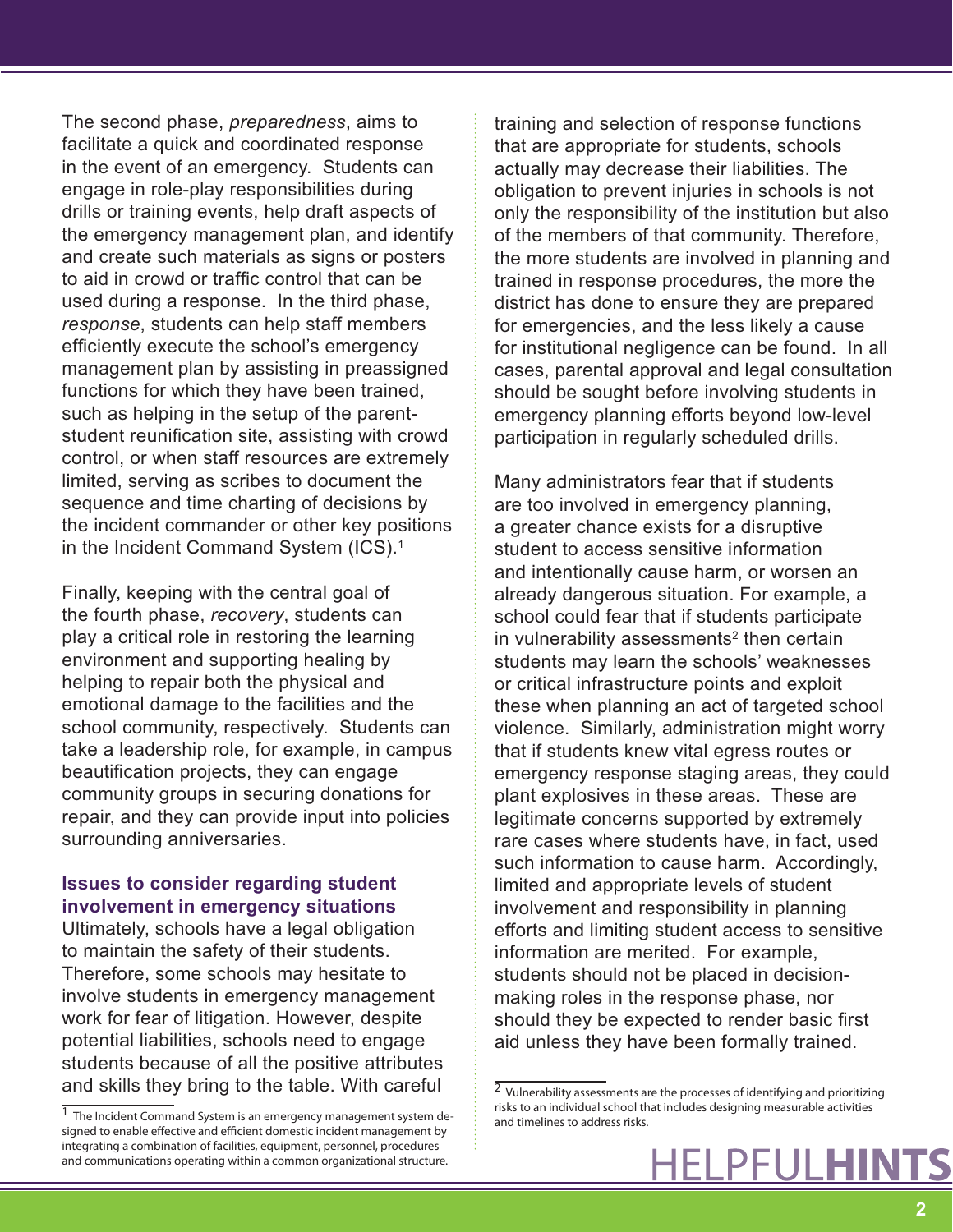With these caveats in mind, there is a multitude of meaningful ways in which students can be involved. For example, students can assist in supervised vulnerability assessments where access to key information, such as the location of gas shutoff valves, keys to chemical storage, or codes for communication systems, is limited. Students may model the ICS, provide input into school response procedures (such as suggestions for increasing the efficiency of evacuations), and help to promote the acceptance of mental health recovery interventions.

Students can alert staff to safety issues or to disenfranchised or emotionally struggling peers whose needs otherwise may go undetected. Additionally, they can help bridge the growing communication divide that exists between young people and adults due, in part, to the increasing use by youths of such technology tools as online social networking and text messaging. Effectively understanding these emergent tools is critical to successfully controlling the flow of information during and after an emergency, and students' input is pivotal to adults reaching this understanding.

Overall, students take greater pride in their school the more they are involved and their input is trusted. A partnership with students in emergency management planning efforts can bring great benefit to the community as a whole as well as to the development of each student as a citizen leader.

#### **Prevention-mitigation phase activities for students**

Natural connections exist between a school's curriculum and extracurricular structure and activities related to the prevention-mitigation phase of emergency management planning. For example, core aspects of most character development programs focus on behaviors that promote the well-being and happiness of the individual, help the student define his or her rights and obligations, and build skills

that serve the common good of his or her community and society in general. Emergency management activities in schools are a perfect match for service-learning programs that aim to integrate meaningful community service with the academic curriculum.

School administrators also can identify specific community safety planning needs that can be fulfilled through curricular avenues. Tying activities in both the prevention-mitigation and the preparedness phases to the existing academic culture will enhance staff buy-in and provide real-world projects that are personally meaningful to students. As an example of multidisciplinary linkage to the curriculum, social studies and government classes can analyze the complexities of federal, state, and local response procedures to natural disasters. Information technology classes, in coordination with local agencies, can utilize geographic information system (GIS) data to help map the safest evacuation routes, the best locations for community staging areas, estimated flooding zones, telephone "callback areas" that allow schools to automatically redial emergency contact numbers for students and parents until they are able to connect, and emergency medical service (EMS) response times. Other examples of prevention-mitigation activities for students include:

- Helping to administer safety surveys;
- Conducting supervised vulnerability assessments and risk prioritization;
- Helping with school beautification and repair projects that are linked to Crime Prevention Through Environmental Design (CPTED) principles;
- Helping to set up and promote anonymous reporting options;
- Participating in conflict resolution and peer mediation programs; and
- Receiving training in warning signs and the referral process regarding potential to suicide.

# HELPFULHINTS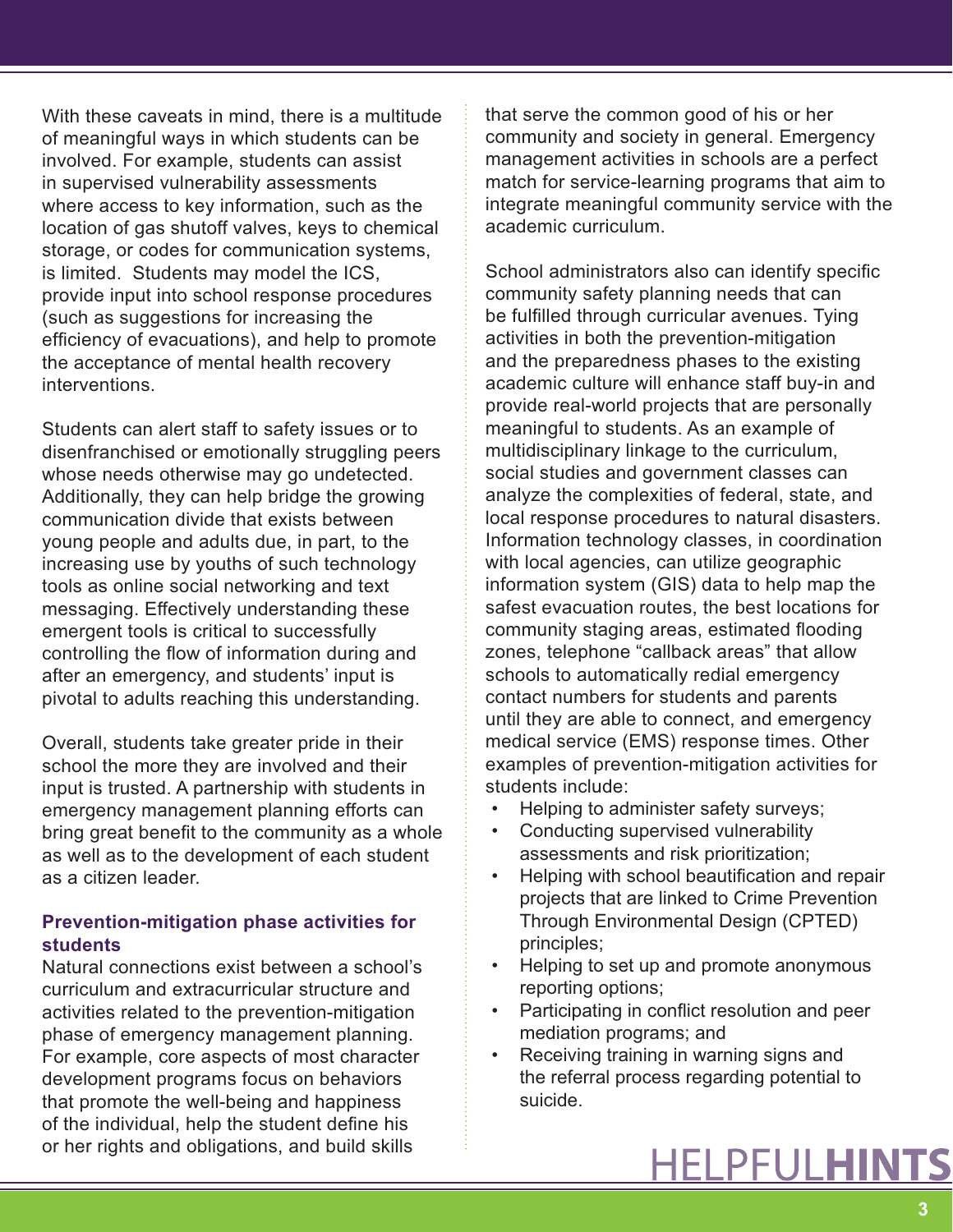#### **Preparedness-phase activities for students**

The preparedness phase is frequently one of the longest and most involved components of emergency management. Schools should be regularly engaged in preparedness efforts to enhance their effectiveness in responding to emergencies. With creativity, student participation can be sustained throughout this phase as well.

For example, students can take a prominent role in the organization of logistics for school safety trainings, tabletop exercises,<sup>3</sup> and other activities. Student groups can receive basic first aid and CPR training and can learn about and use the ICS structure to manage such specific events as the prom. As one example, the Montana Safe Schools Center (MSSC) has worked with schools to have students recommend to administration, based on perceptions of skill sets and personality type, which staff would best serve key ICS roles. MSSC Director Richard van den Pol said that while this may seem a role reversal to many administrators, "The fact is that students are keenly tuned into how staff operate under duress." According to van den Pol, "Once the joking is aside, students often take this role very seriously because they realize their opinions and knowledge are being valued." Other preparedness-phase ways to engage students include:

- Working with English and communication teachers to develop sample press briefings;
- Compiling and fund-raising for first aid supplies and "Go-Kits," portable emergency supply kits which contain a stockpile of essential emergency supplies for a recommended 72-hour period;
- Helping to maintain current inventories of classroom emergency supply packs;
- Developing scenarios for tabletop exercises;
- Serving as "victims" or assisting with moulage during full-scale exercises; and
- Creating signage for traffic control and parent-student reunification sites.

#### **Response-phase activities for students**

Although perhaps unlikely to admit it, many students may have a strong feeling of helplessness in school emergency situations because they are not empowered or authorized to take specific action, because response expectations may not have been clearly communicated, or because their roles have not been consistently or realistically rehearsed. Involving students in emergency management planning helps alleviate some of these feelings and places students' actions squarely in the context of their responsibility to a broader, more coordinated, and critically important shared obligation they have to their personal safety and that of their peers.

In many contexts, and particularly in rural schools, **properly trained** students can provide key on-site assistance during the critical window of time before professional response agencies arrive on scene. It is critical that students involved in the response phase are thoroughly trained. For example, trained students may assist in setting up the medical triage, command post and staging areas. This is especially true in large-scale disasters where resources are stretched thin across the community. Other response activities for students that may be appropriate, with adequate training, supervision, parental consent, and *after* the student has been safely and formally accounted for, include:

- Serving as "runners" between the student care area and the parent reunification site;
- Assisting the liaison officer with directing response agencies to additional resources and information;
- Assisting school staff and law enforcement to preserve the crime scene;
- Delivering basic first aid;

 $\overline{3}$  A tabletop exercise is a facilitated analysis of an emergency situation in an informal, stress-free environment.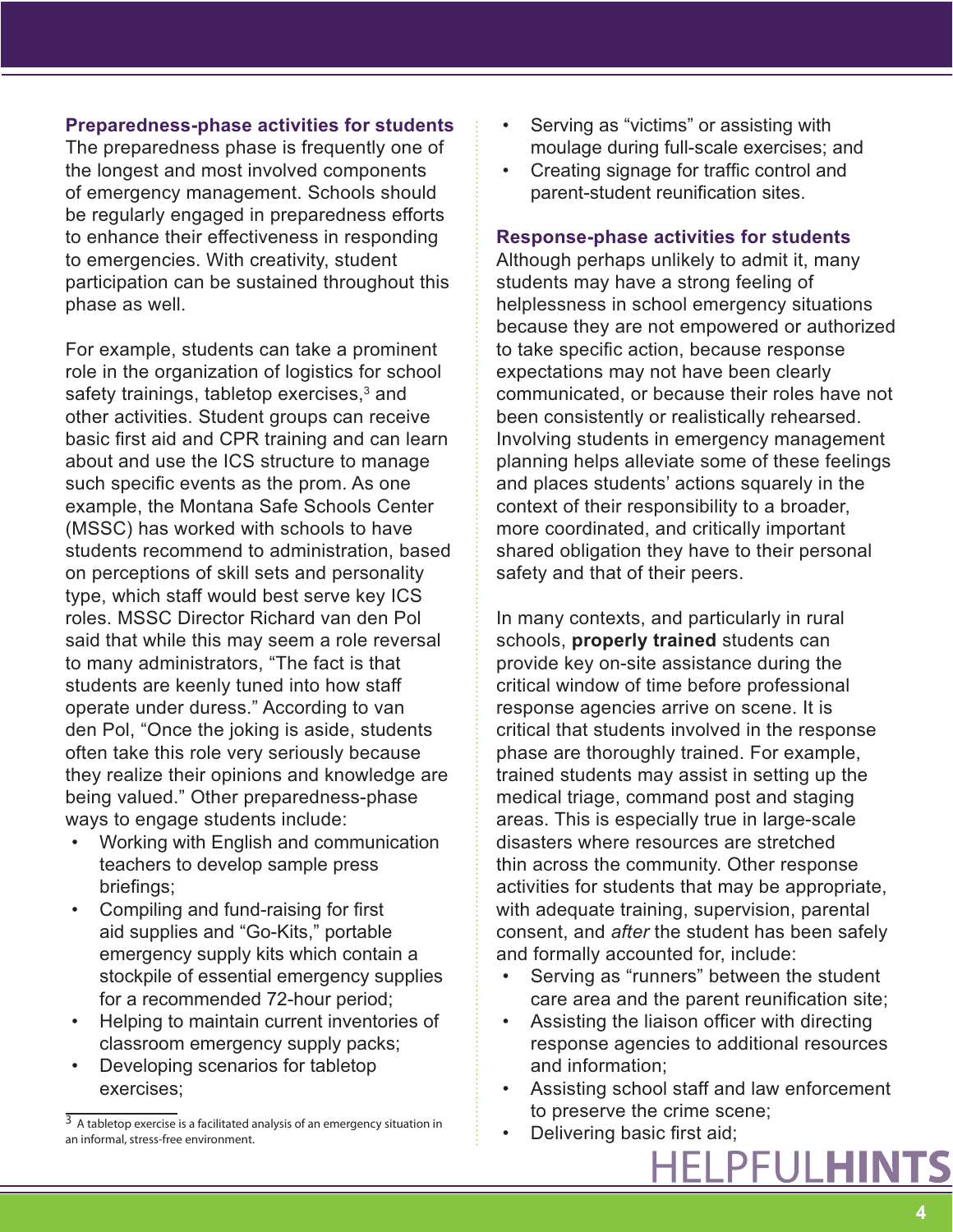- Assisting school staff with crowd control;
- Relaying appropriate and accurate information to parents, caregivers, and siblings; and
- Assisting teachers with student accountability procedures.

#### **Recovery-phase activities for students**

The line between the response and recovery phases is often blurry for schools. That is, even after emergency response agencies depart the school facilities, many critical issues still face school administrators, staff, students, and parents. As Marleen Wong, former director of Crisis Counseling and Intervention Services for the Los Angeles Unified School District commented, students often "voice their trauma with their feet or act their way out of school—in other words, they sometimes don't come back to school shortly after a tragic event or they engage in aggressive, hostile acting-out behavior that leads to suspension or expulsion." Yet, according to the research of leading experts and organizations, such as the National Child Traumatic Stress Network, helping students regain a predictable routine is a central step in aiding the healing process. This is particularly the case for children in elementary and preschool grades. Engaging students directly in the recovery process might help facilitate their reconnection to the school environment.

Students also can play a vital role in restoring the learning environment by assisting with damage assessments once the setting is deemed safe by officials and participating in mental health interventions, such as Cognitive Behavioral Intervention for Trauma in Schools (CBITS).4 For example, students may assist in promoting wellness and stress management programs or disseminating information on common traumatic stress responses. Students should not be placed in positions where they could be directly dealing with peers who are at risk of harming themselves or others. Additional response activities may include:

- Assisting in after-action reports from the student body perspective;
- Providing feedback on ways the school should address anniversaries and memorials;
- Engaging in activities to repair infrastructure, such as woodshop classes to build new book and trophy cases, shop classes to assist in welding, or student groups to replant damaged landscaping;
- Helping spread awareness to their families and their peer groups of the normal range of emotional reactions to tragic events, as well as the symptoms of traumatic stress; and
- Giving input into further revisions to the emergency management plans of the school after the event.

#### **A story of student involvement**

When Massachusetts's Hampden-Wilbraham Regional School District's Readiness and Emergency Management for Schools<sup>5</sup> project provided trainings in lockdown procedures, students at Minnechaug Regional High School were surprised to learn that there was no "sheltering" counterpart to the Massachusetts law requiring schools to conduct evacuation drills each year. In response, the school's Model Congress Club launched a two-year project that would take them all the way to the Massachusetts State House. The students then drafted Senate Bill No. 305, *An Act Relative to Student Safety*. They presented testimony before the Massachusetts Joint Committee on Public Safety and Homeland Security during spring 2007.<sup>6</sup> Superintendent Paul Gagliarducci said that his students are genuinely concerned

**5**

<sup>4</sup> The Cognitive Behavioral Intervention for Trauma in Schools (CBITS), a collaborative project with the Los Angeles School District (LAUSD), provides mental health screening and a standardized brief cognitive behavioral therapy treatment in schools for students who have been exposed to violence.

<sup>5</sup> Formerly the Emergency Response and Crisis Management (ERCM) discretionary grant program.

<sup>6</sup> At the time of the release of this Helpful Hints publication, Senate Bill No. 305 had not yet been approved, but according to the Hampden-Wilbraham Regional School District it was likely going to be resubmitted.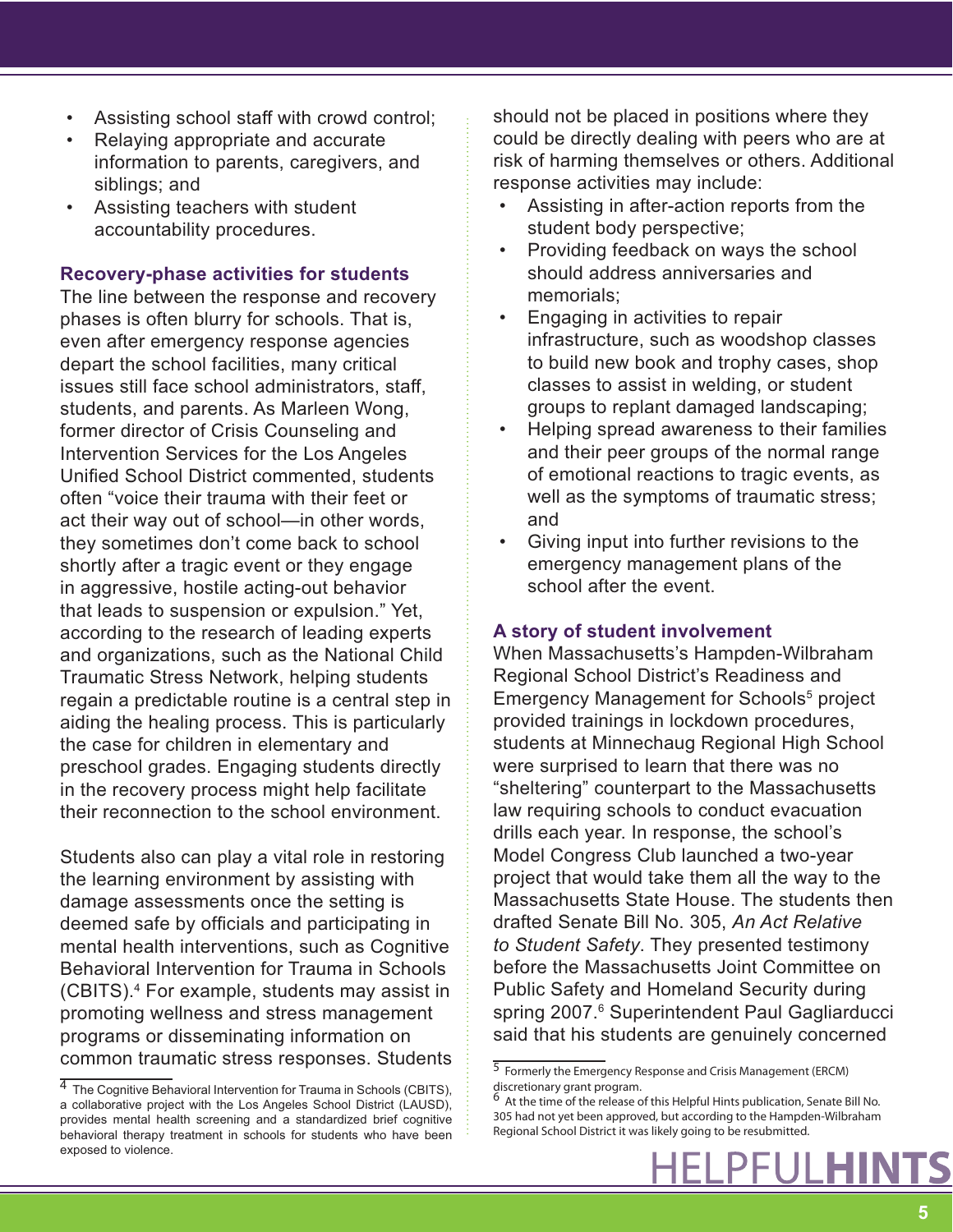about the safety in their schools. "In helping draft Senate Bill No. 305, [the students] demonstrated their deep investment in safety issues and made us more keenly aware of the impact of students' voices," Gagliarducci said.

#### **Conclusion**

Students have a vital interest in contributing to the safety of their school and community. Such work is central to their development as citizens and is, in fact, part of their ethical and moral responsibility to themselves, their peers, and school staff. Though there are legitimate and important safety limits that must be placed on student engagement in emergency management activities, schools should place

a high priority on involving this critical stakeholder group in prevention-mitigation, preparedness, response, and recovery activities.

If schools miss this opportunity, they not only deny students unique learning and leadership opportunities, they also decrease their ability to harness one of their greatest, resources available to them. The day of a major emergency, schools need all of the coordinated assistance they can receive; adequately trained, empowered students will step up to this role if they are given the tools and trust of adults to do so.

#### **Resources**

# **Readiness and Emergency Management for Schools (REMS) Technical Assistance (TA) Center**

The REMS TA Center, supported by the U.S. Department of Education, offers school-based emergency management resources, including: webcasts; training documents from experts in the field; information on the REMS discretionary grant program; and various publications addressing key issues from the field. Web site: http://rems.ed.gov.

### **Teen Community Emergency Response Team (CERT)**

The Teen Community Emergency Response Team (CERT) program focuses on disaster preparedness and training students in basic disaster response skills, such as fire safety, light search and rescue, team organization, and disaster medical operations. Teen CERT members are trained to assist others in their schools, neighborhood, or workplace following an event where professional responders are not immediately available to help and to take a more active role in community emergency preparedness projects. The 20-hour training program originated from Eastern Michigan University and is based on the adult-oriented, federally supported national Citizen Corps' (http://www.citizencorps.gov/cert/index.shtm) Community Emergency Response Team (CERT) training. Web site: http://www.teencert.org.

# **Federal Emergency Management Agency (FEMA) Emergency Management Institute**

As part of the U.S. Department of Homeland Security, FEMA works to prepare the nation for all potential hazards and contributes to the federal response and recovery efforts following emergencies. FEMA also leads essential mitigation activities and trainings and manages national programs. FEMA's Emergency Management Institute (EMI) provides training based on the four phases of emergency management—prevention-mitigation, preparedness, response and recovery—to equip first responders, government officials, private and public sector personnel,